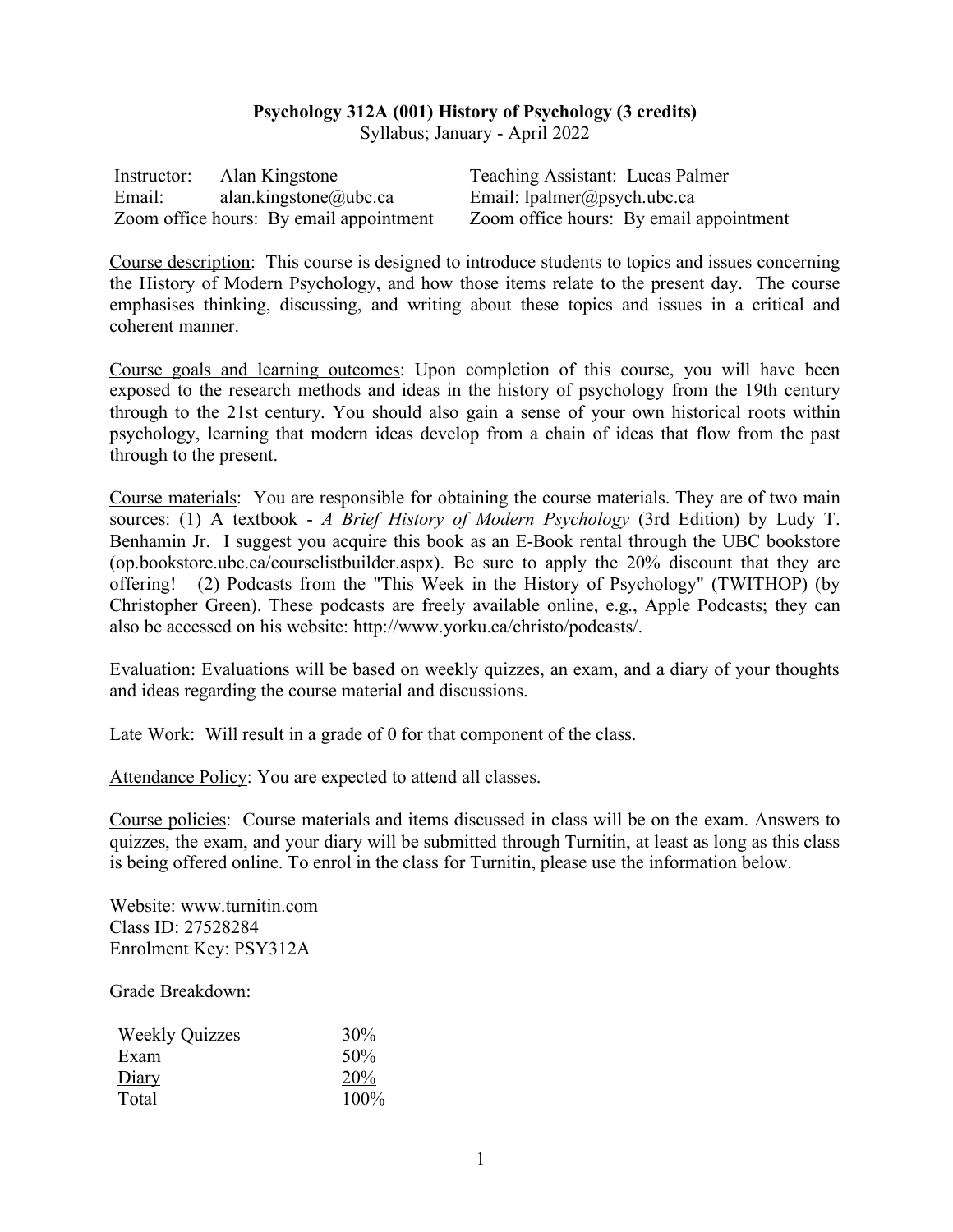# 1. Weekly Quizzes (30%)

At the start of every class (except for first class and on the exam day) you will receive a quiz lasting approximately 10 minutes. The quiz will concern the materials assigned for that class (e.g., lecture, reading, and podcast/s). Each quiz is worth 3% of your final grade. Missed quizzes will be assigned a 0. However, if we're back in person and you do not come to class for a covidrelated reason (e.g., you are feeling unwell and/or you need to be isolating) then there will be the opportunity to make up the quiz in the last class at the end of term.

### 2. Exam (50%)

The in class exam (Week 10: March 22) will consist of short answer questions and one essay question. It will cover lectures, assigned course materials (e.g., readings and podcasts), *and* items discussed in class up to the end of Week 9. *There will be no make-up exam in this course.* This means that if you miss an exam you will receive a 0. The only exception to this is a valid concession. If you miss the exam and are an Arts student, review the Faculty of Arts' academic concession page and then complete Arts Academic Advising's online academic concession form, so that an advisor can evaluate your concession case. If you are a student in a different Faculty, please consult your Faculty's webpage on academic concession, and then contact me where appropriate.

# 3. Diary of your ideas and thoughts (20%)

Due on Wednesday, April 6, 2022, 11.59 pm PST. Present your thoughts and ideas relating to the lectures, assigned materials, and discussions in the course.

# **University Policies**

UBC provides resources to support student learning and to maintain healthy lifestyles but recognizes that sometimes crises arise and so there are additional resources to access including those for survivors of sexual violence. UBC values respect for the person and ideas of all members of the academic community. Harassment and discrimination are not tolerated nor is suppression of academic freedom. UBC provides appropriate accommodation for students with disabilities and for religious observances. UBC values academic honesty and students are expected to acknowledge the ideas generated by others and to uphold the highest academic standards in all of their actions.

Details of the policies and how to access support are available on the UBC Senate website https://senate.ubc.ca/policies-resources-support-student-success.

Cheating, plagiarism, and other forms of academic misconduct are very serious concerns of the University. In all cases of suspected academic misconduct, the parties involved will be pursued to the fullest extent dictated by the guidelines of the University. Strong evidence of cheating or plagiarism may result in a zero credit for the work in question. According to the University Act (section 61), the President of UBC has the right to impose harsher penalties including (but not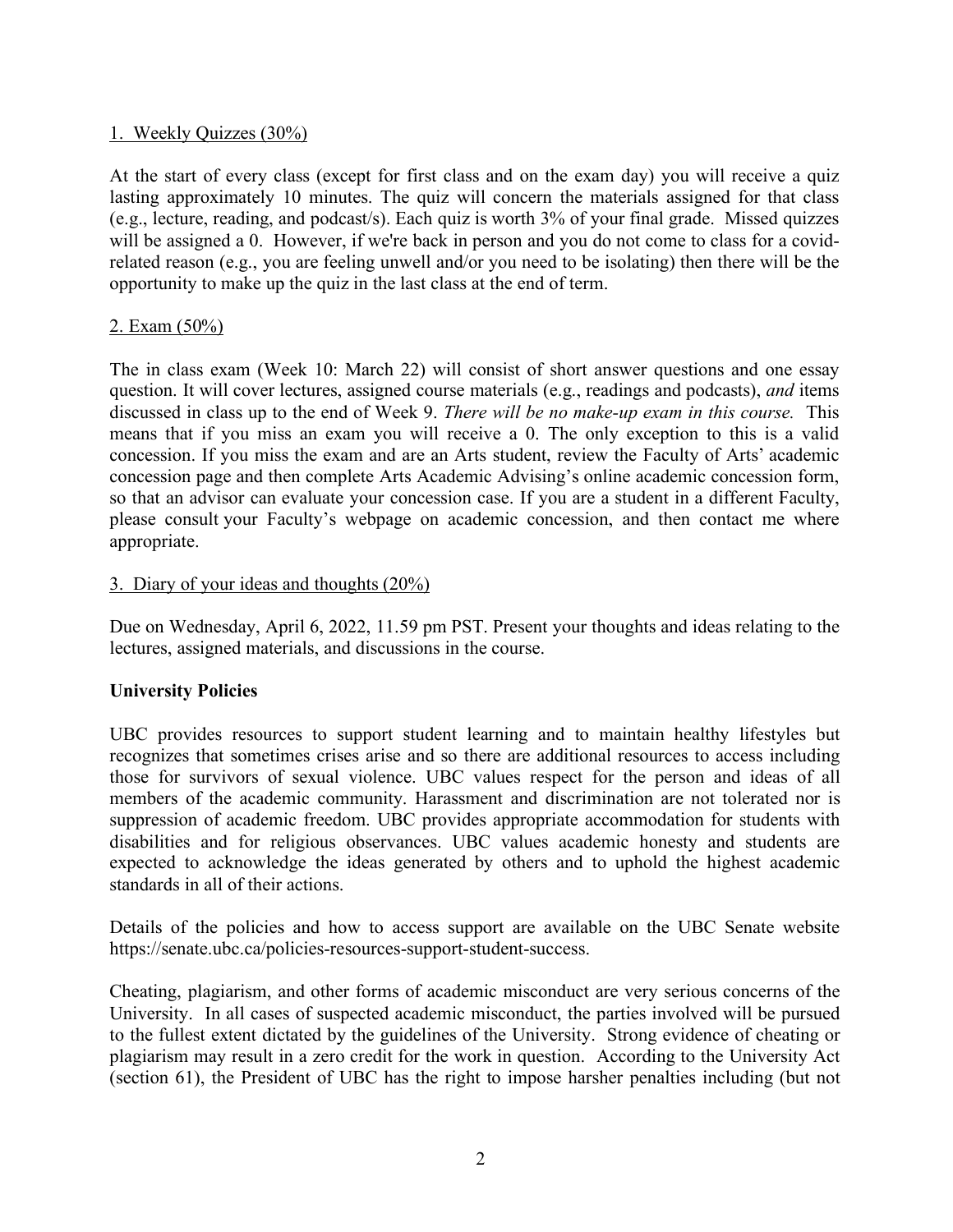limited to) a failing grade for the course, suspension from the University, cancellation of scholarships, or a notation added to a student's transcript.

All graded work in this course, unless otherwise specified, is to be original work done independently by individuals. If you have any questions as to whether or not what you are doing is even a borderline case of academic misconduct, please consult your instructor. For details on pertinent University policies and procedures, please see https://learningcommons.ubc.ca.

Further information about academic regulations, course withdrawal dates and credits can be found in the University Calendar. You are encouraged to read this material. If you run into trouble and need information about studying, preparing for exams, note taking or time management, free workshops and advice are available from the Student Resources Centre, which can be reached through the School and College Liaison Office at 822-4319.

Copyright: All materials of this course are the intellectual property of the Course Instructor or licensed to be used in this course by the copyright owner. Redistribution of these materials by any means without permission of the copyright holder(s) constitutes a breach of copyright and may lead to academic discipline.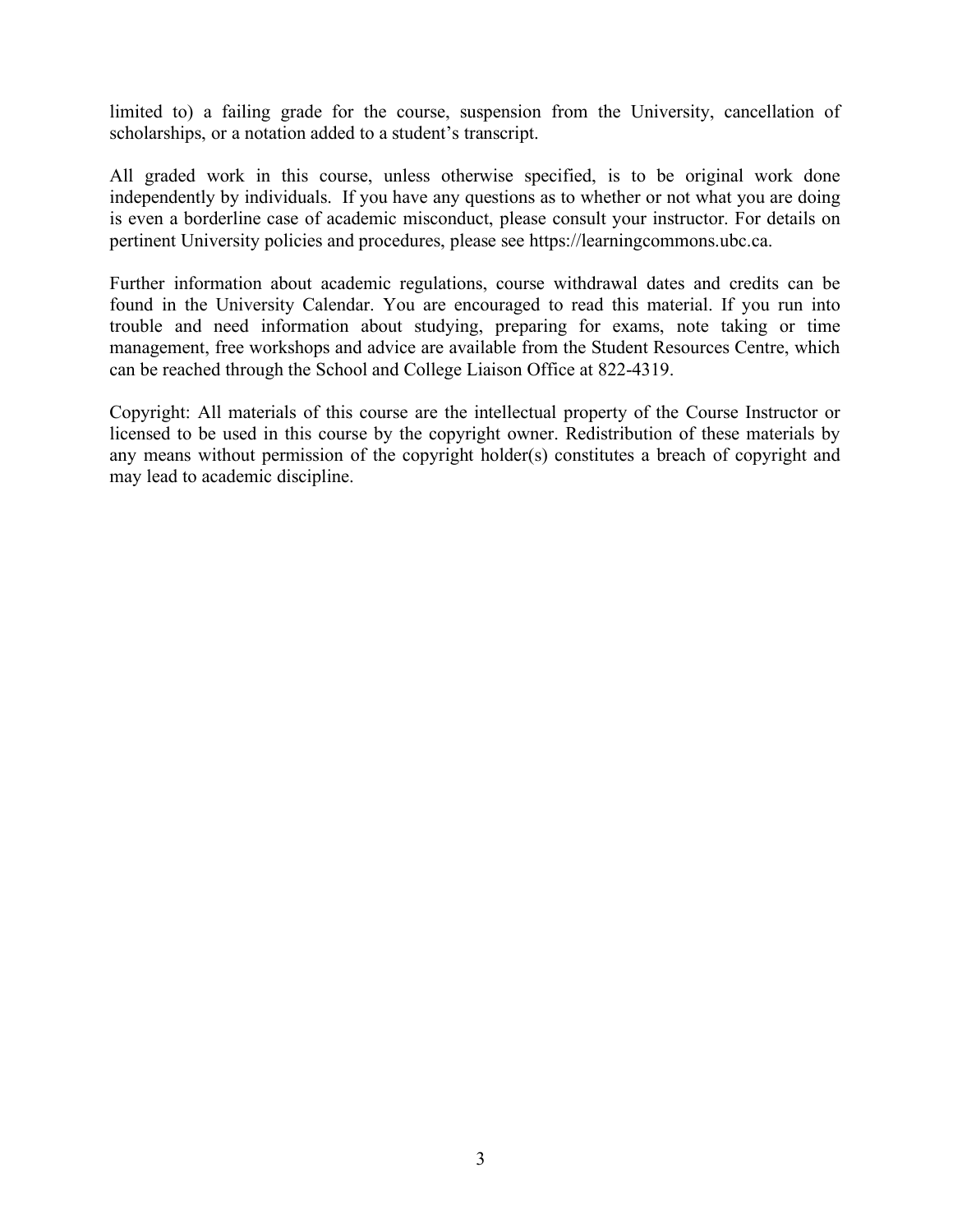#### **Schedule & Class Topics**

# **Week 1, January 11**

Syllabus and Lecture

### **Week 2, January 18**

Prescientific Psychology; and Physiology, Psychophysics, and the Science of Mind

Readings: Textbook, Chapters 1 and 2

Podcasts: This Week In The History of Psychology (TWITHOP)

April 8-14 Stanley Finger on the trailblazing neurologist, Paul Broca, and his patient, 'Tan' Sep 11-17 Malcolm Macmillan on the life and myth of Phineas Gage (*Not the 50 min one!*)

#### **Week 3, January 25**

Germany and the Birth of a New Science

Reading: Chapter 3 Podcast: TWITHOP Nov 20-26 David Robinson on the founder of experimental psychology Wilhelm Wundt

#### **Week 4, February 1**

Origins of Scientific Psychology in America

Reading: Chapter 4

Podcast: TWITHOP

Mar 25-31 Katharine Milar on the first woman president of the APA, Mary Whiton Calkins

#### **Week 5, February 8**

The Early Schools of American Psychology

Reading: Chapter 5 Podcast: TWITHOP

Jan 14-20 C. James Goodwin on E. B. Titchener's Society of Experimental Psychologists

### **Week 6, February 15**

The Birth of the New Applied Psychology in America

Reading: Chapter 6

Podcasts: TWITHOP

Sep 25-Oct 1 Michael Sokal on James McKeen Cattell's 1917 dismissal from Columbia U Feb 25-Mar 3 William Tucker on the career of the controversial intelligence man, Cyril Burt

# **-------- Reading Week: February 21-25 --------**

# **Week 7, March 1**

Psychoanalysis

Reading: Chapter 7 Podcasts: TWITHOP

Aug 28-Sep 3. Raymond Fancher on Sigmund Freud's only trip to the United States